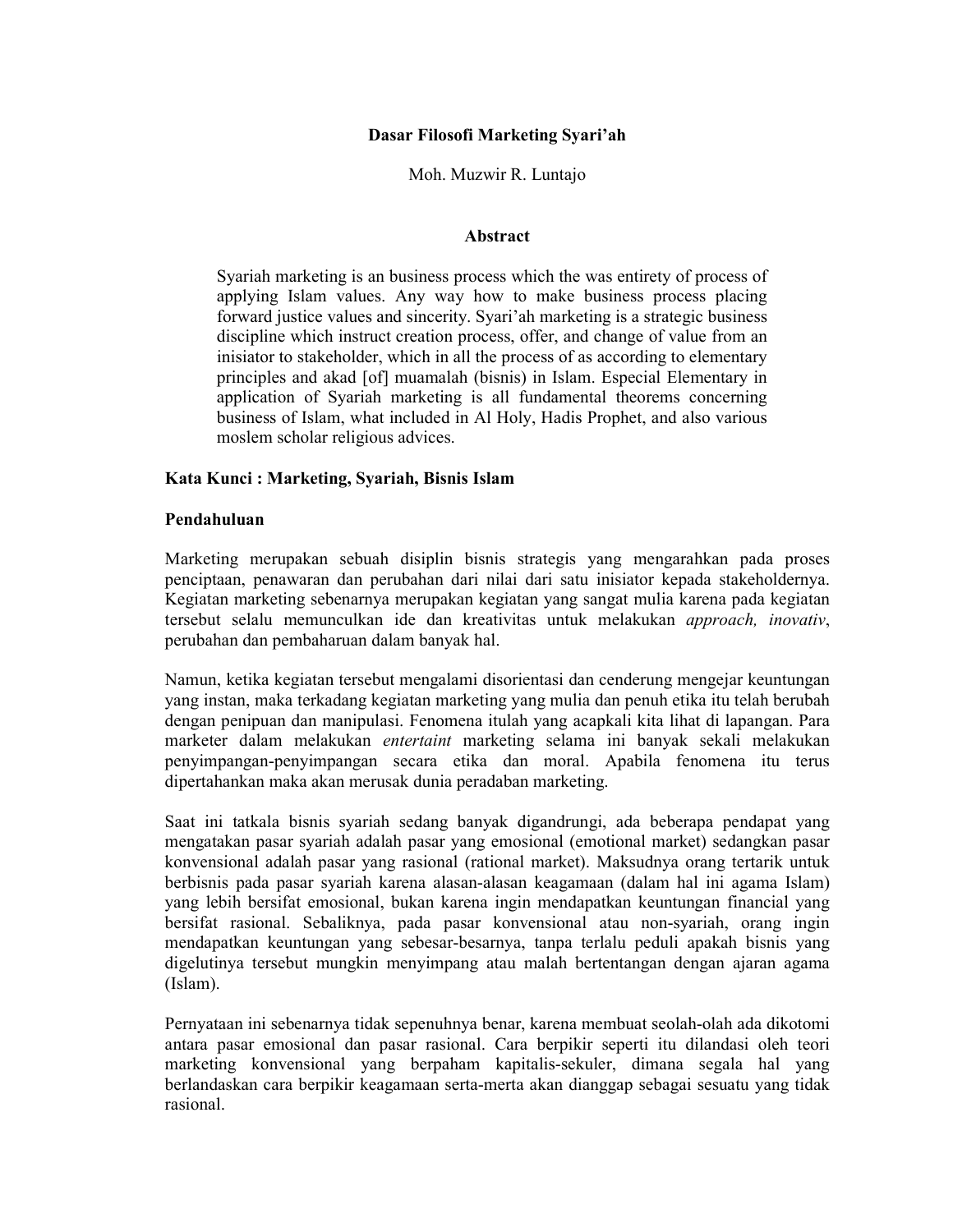Memang praktisi bisnis dan marketing sebenarnya bergeser dan mengalami transformasi dari level intelektual (rasional) ke emosional dan akhirnya ke pasar spiritual. Pada akhirnya konsumen akan mempertimbangkan kesesuaian produk dan jasa terhadap nilai-nilai spiritual yang diyakininya.<sup>1</sup>

Pada level Intelektual (rasional), pemasar menyikapi pemasaran secara fungsional-teknikal dengan menggunakan sejumlah tools pemasaran, seperti segmentasion, targeting, positioning, *marketing-mix, branding* dan sebagainya. Kemudian di level emosional, kemampuan pemasar dalam memahami emosi dan perasaan pelanggan menjadi penting. Di sini pelanggan dilihat sebagai manusia seutuhnya, lengkap dengan emosi dan perasaannya.

Spiritual marketing merupakan tingkatan tertinggi. Orang tidak semata-mata menghitung untung atau rugi, tidak terpengaruh lagi dengan hal yang bersifat duniawi. Panggilan jiwalah vang mendorongnya, karena di dalamnya terkandung nilai-nilai spiritual.

Selain itu dalam syariah marketing, bisnis yang disertai keikhlasan semata-mata hanya untuk mencari keridhaan Allah, maka seluruh bentuk transaksinya insya Allah menjadi ibadah dihadapan Allah. Ini akan menjadi bibit dan modal dasar baginya untuk tumbuh menjadi bisnis yang besar, yang memiliki spiritual brand, yang memiliki karisma, keunggulan, dan keunikan yang tak tertandingi.

Stephen R. Covey penulis buku "The 7 Habit of Highly Effective People", di penghujung karirnya dia menerbitkan buku baru, "The  $8^{th}$  Habit : From Effectiveness to Greatness". menyimpulkan bahwa faktor spiritual merupakan kunci terakhir yang harus dimiliki seorang pemimpin dalam suatu perusahaan. Kita perlukan kepemimpinan spiritual dalam mengelola suatu bisnis, terlepas dari mana sumber spiritual tersebut.

Suatu bisnis, sekalipun bergerak dalam bisnis yang berhubungan dengan agama, jika tidak mampu memberikan kebahagiaan kepada semua pihak, berarti belum melaksanakan spiritual marketing. Sebaliknya jika dalam berbisnis kita sudah mampu memberikan kebahagiaan, menjalankan kejujuran dan keadilan, sesungguhnya kita telah menjalankan spiritual marketing, apapun bidang yang kita geluti. Dalam bisnis travel haji misalnya, sekalipun mengurusi orang yang sedang menjalankan ibadah haji, jika dalam pengelolaannya terdapat penyimpangan-penyimpangan dari segi fasilitas dan akomodasi setelah di Tanah Suci, tidak sesuai dengan yang dijanjikan dan dipromosikan sebelumnya, berarti sesungguhnya bisnis ini tidak berjalan dengan konsep bisnis syariah. Iapun belum menjalankan *spiritual marketing*.

#### Karakteristik Syariah Marketing

Profesor Philip Kotler mendefinisikan: "marketing is a societal process by which individuals and groups obtain what they need and want through creating, offering, and exchanging

<sup>&</sup>lt;sup>1</sup>Baca lebih lanjut Danah Zohar & Ian Marshall, Spiritual Capital: Wealth We Can Live by Using Our Rational, Emotional, and Spiritual Intelligence to Transform Ourselves and Corporate Culture, (London: Bloombury Publishing Plc, 2004)

<sup>&</sup>lt;sup>2</sup>Stephen R. Covey, *The*  $8^{th}$  *Habits From Effectiveness to Greatness* (New York, London, Toronto, Sydney: Simon Schuster, 2004).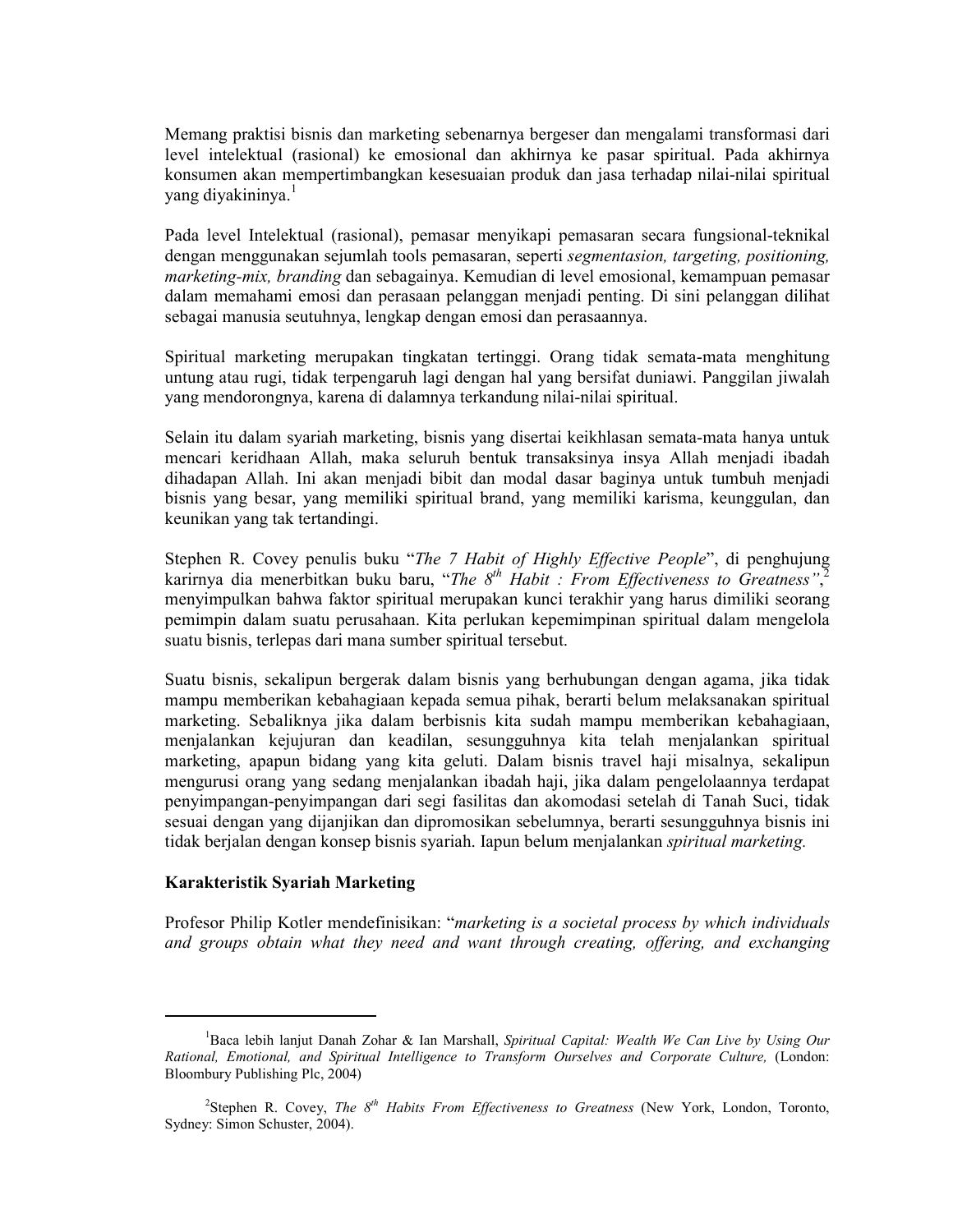products and services of value freely with others.<sup>3</sup> Sedangkan ruang lingkupnya The Scope of Marketing masih menurut Kotler, meliputi hal-hal "marketing people are involved in marketing 10 types of entities: goods, services, experiences, events, persons, places, properties, organizations, information, and ideas.<sup>4</sup>

Sedangkan definisi marketing menurut World Marketing Association (WMA) yang diajukan oleh Hermawan Kartajaya dan sudah dipresentasikan di World Marketing Conference di Tokyo pada April 1998 adalah: "marketing adalah sebuah disiplin bisnis strategis yang mengarahkan proses penciptaan, penawaran, dan perubahan value dari satu inisiator kepada stakeholder-nya."<sup>5</sup>

Dengan demikian, maka syariah marketing adalah sebuah disiplin bisnis strategis yang mengarahkan proses penciptaan, penawaran, dan perubahan value dari suatu inisiator kepada stakeholder-nya, yang dalam keseluruhan prosesnya sesuai dengan akad-akad dan prinsipprinsip muamalah (bisnis) dalam Islam.

Kata "syariah" (al-syari'ah) itu sendiri telah ada dalam bahasa Arab sebelum turunnya Al-Quran. Kata yang semakna dengannya juga ada dalam Taurat dan Injil. Kata syari'at dalam bahasa Ibrani disebutkan sebanyak 200 kali, yang selalu mengisyaratkan pada makna "kehendak Tuhan yang diwahyukan sebagai wujud kekuasaan-Nya atas segala perbuatan  $manusia.$ <sup>56</sup>

Dalam Al-Quran kata syari'ah disebutkan hanya sekali dalam Surah Al-Jatsiyah, "Kemudian Kami Jadikan kamu berada didalam suatu syariat (peraturan) dari urusan (agama) itu, maka ikutilah syariat itu dan janganlah kamu mengikuti hawa nafsu orang-orang yang tidak *mengetahui*" (QS Al-Jatsiyah: 18).

Kemudian kata itu muncul dalam bentuk kata kerja  $(f_i'i_l)$  dan derivatnya (turunannya) sebagai berikut: "Dia telah mensyariatkan bagi kamu tentang agama apa yang telah diwasiatkan Nya kepada Nuh dan apa yang telah Kami wahyukan kepadamu, dan apa yang telah kami wasiatkan kepada Ibrahim, Musa dan Isa..." (QS Al-Syuura: 13).

"Apakah mereka mempunyai sembahan-sembahan selain Allah yang mensyariatkan untuk mereka agama yang tidak diizinkan Allah? Sekiranya tak ada ketetapan yang menetukan (dari Alllah), tentulah mereka telah dibinasakan. Dan sesunggguhnya orang-orang vang zalim itu akan memperoleh azab yang amat pedih" (OS. Al-Syuura: 21).

Kata syariah berasal dari kata syara'a al-syai'a yang berarti 'menerangkan' atau 'menjelaskan sesuatu'. Atau berasal dari kata syir'ah dan syari'ah yang berarti 'suatu tempat yang dijadikan sarana untuk mengambil air secara langsung sehingga orang yang mengambilnya tidak memerlukan bantuan alat lain.<sup>7</sup>

<sup>&</sup>lt;sup>3</sup> Philip Kotler, Marketing Management Millenium Edition, Tenth Edition (New Jersey: Prentice-Hall Inc. 2001), h. 4.

 $\frac{1}{2}$  Ibid., h. 2.

<sup>5</sup> Hermawan Kartajaya et al., MarkPlus On Strategy (Jakarta: PT Gramedia Pustaka Utama, 2002).

 $<sup>6</sup>$  Muhammad Abdul Ghani, *The Spirituality in Business*, (Jakarta: Pena Pundi Aksara, 2005).</sup>

<sup>&</sup>lt;sup>7</sup> Lihat Mu'jam Alfazh Al-Ouran Al-Karim (Kairo: Majma' Al-Lughah Al-'Arabiyyah, Juz. 2), h.13.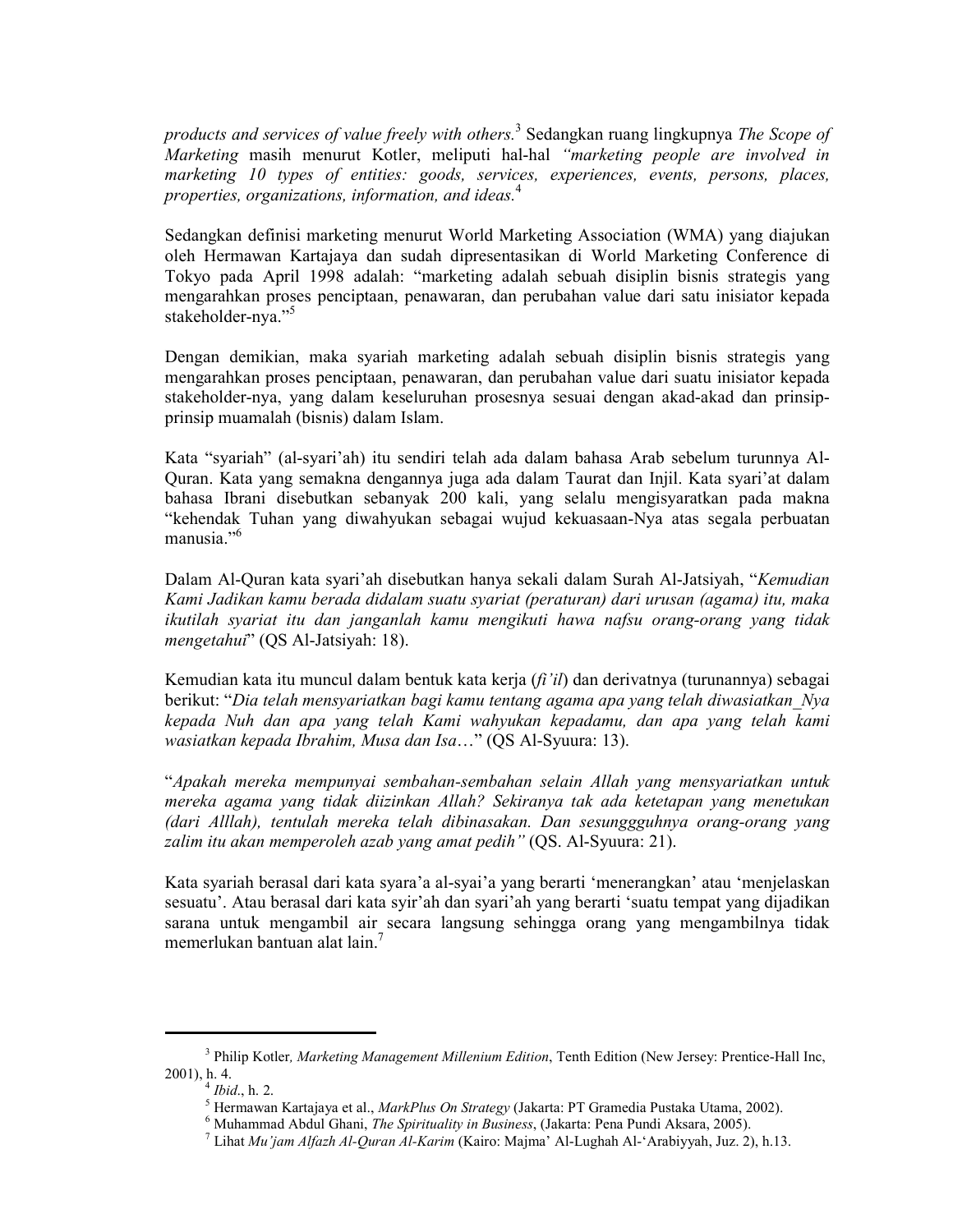Syaikh Al-Qardhawi mengatakan.<sup>8</sup> "Cakupan dari pengertian syariah menurut pandangan Islam sangatlah luas dan komprehensif (al-syumul). Didalamnya mengandung makna mengatur seluruh aspek kehidupan, mulai dari aspek ibadah (hubungan manusia dengan Tuhannya), aspek keluarga (seperti nikah, talak, nafkah, wasiat, warisan), aspek bisnis (perdagangan, industri, perbankan, asuransi, utang-piutang, pemasaran, hibah), aspek ekonomi (permodalan, zakat, bait al-mal, fa'i, ghanimah), aspek hukum dan peradilan, aspek undang-undang hingga hubungan antar negara."

Karena marketing berhubungan erat dengan bisnis atau perdagangan, maka marketing adalah bentuk muamalah yang dibenarkan dalam Islam, sepanjang dalam segala proses transaksinya terpelihara dari hal-hal terlarang oleh ketentuan syariah. Maka, syariah marketing adalah sebuah disiplin bisnis strategis yang mengarahkan proses penciptaan, penawaran dan perubahan value dari suatu inisiator kepada stakeholders-nya, yang dalam keseluruhan prosesnya sesuai dengan akad dan prinsip-prinsip muamalah (bisnis) dalam Islam.

Ini artinya bahwa dalam syariah marketing, seluruh proses, baik proses penciptaan, proses penawaran, maupun proses perubahan nilai (value), tidak boleh ada hal-hal yang bertentangan dengan akad dan prinsip-prinsip muamalah yang Islami. Sepanjang hal tersebut dapat dijamin, dan penyimoangan prinsip-prinsip muamalah islami tidak terjadi dalam suatu transaksi apapun dalam pemasaran dapat dibolehkan.

Ada 4 karakteristik syariah marketing menurut Kartajaya dan Sula<sup>9</sup> yang dapat menjadi panduan bagi para *marketers* sebagai berikut:

- 1. Teistis (rabbaniyyah): jiwa seorang syariah marketer meyakini bahwa hukum-hukum svariat vang teistis atau bersifat ketuhanan ini adalah yang paling adil, paling sempurna, paling selaras dengan segala bentuk kebaikan, paling dapat mencegah segala bentuk kerusakan, paling mampu mewujudkan kebenaran, memusnahkan kebatilan dan menyebarluaskan kemaslahatan.
- 2. Etis (akhlaqiyyah): Keistimewaan lain dari syariah marketer selain karena teistis (rabbaniyyah) juga karena ia sangat mengedepankan masalah akhlak (moral, etika) dalam seluruh aspek kegiatannya, karena nilai-nilai moral dan etika adalah nilai yang bersifat universalo, yang diajarkan oleh semua agama.
- 3. Realistis (al-waqi'iyyah) : syariah marketer adalah konsep pemasaran yang fleksibel, sebagaimana keluasan dan keluwesan syariah islamiyah yang melandasinya. Syariah marketer adalah para pemasar professional dengan penampilan yang bersih, rapid an bersahaja, apapun model atau gaya berpakaian yang dikenakannya, bekerja dengan mengedepankan nilai-nilai religius, kesalehan, aspek moral dan kejujuran dalan segala aktivitas pemasarannya.
- 4. Humanistis (insaniyyah): keistimewaan syariah marketer yang lain adalah sifatnya yang humanistis universal, yaitu bahwa syariah diciptakan untuk manusia agar derajatnya terangkat, sifat kemanusiaannya terjaga dan terpelihara, serta sifat-sifat kehewanannya dapat terkekang dengan panduan syariah. Syariat islam diciptakan untuk manusia sesuai dengan kapasitasnya tanpa menghiraukan ras, warna kulit, kebangsaan dan status. Hal inilah yang membuat syariah memiliki sifat universal sehingga menjadi syariah humanistis universal.

<sup>&</sup>lt;sup>8</sup> Dr. Yusuf Al-Qardhawi, Madkhal Li Dirasah Al-Syari'ah Al-Islamiyyah (Kairo: Maktabah, 1990).

<sup>&</sup>lt;sup>9</sup> Hermawan Kartajaya dan Muhammad Syakir Sula, Syariah Marketing (Cet. III; Bandung : Mizan, 2006), h. 28.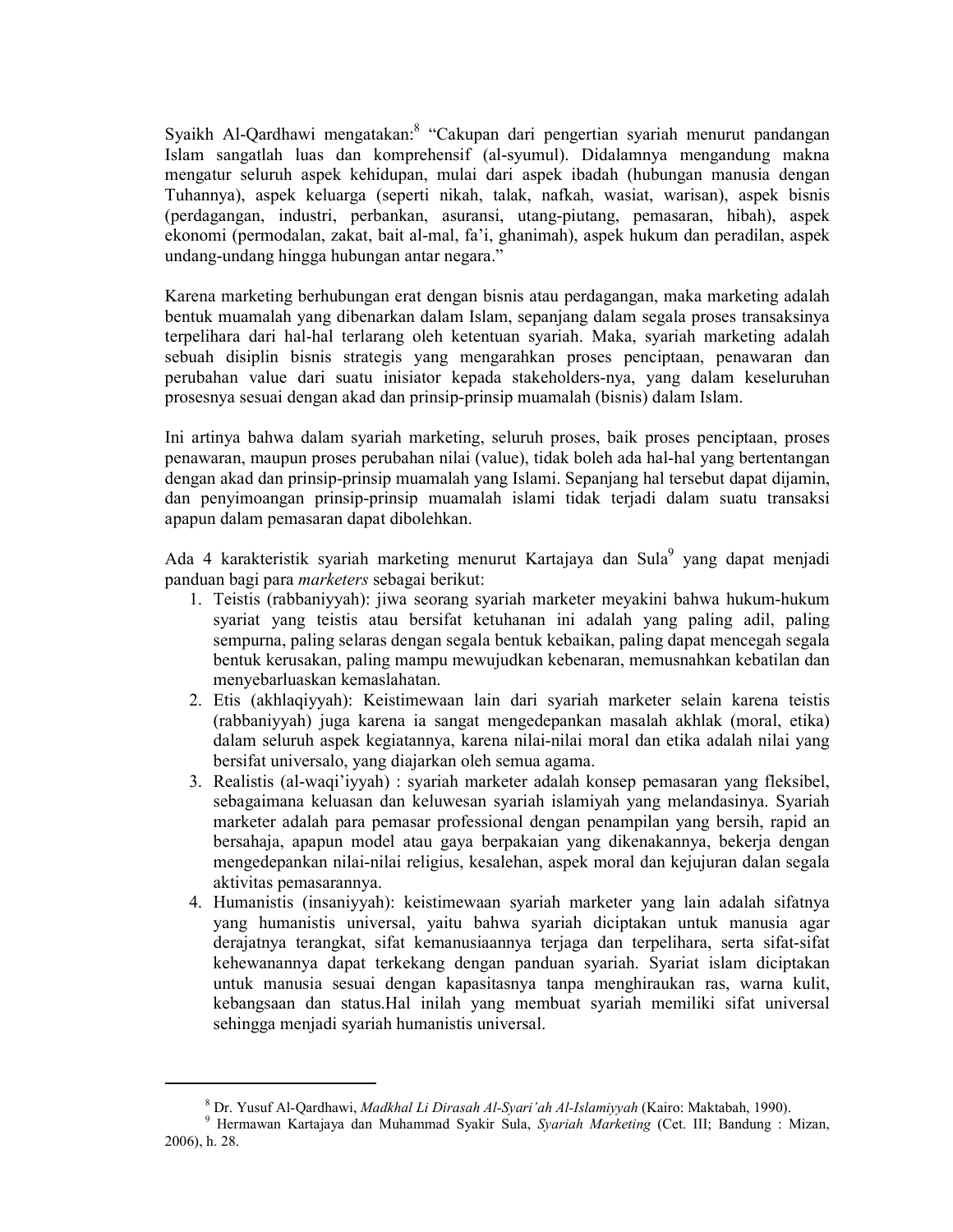# **Implementasi Syariah Marketing**

Menurut credo keimanan Islam, Nabi Muhammad adalah Rasul terakhir yang diturunkan untuk menyempurnakan ajaran-ajaran Tuhan Yang Maha Esa, yang menjadi suri tauladan umat-Nya sebagaimana disebutkan dalam OS, Al-Ahzab ayat 21: "Sesungguhnya telah ada pada (diri) Rasulullah itu suri teladan yang baik bagimu (yaitu) bagi orang yang mengharap (rahmat) Allah dan (kedatangan) hari kiamat dan Dia banyak menyebut Allah."

Akan tetapi pada sisi lain, Nabi Muhammad SAW., juga manusia biasa; beliau makan, minum, berkeluarga dan bertetangga, berbisnis dan berpolitik, serta sekaligus memimpin umat. Nabi Muhammad sebagai seorang pedagang memberikan contoh yang baik dalam setiap transaksi bisnisnya. Beliau melakukan transaksi secara jujur, adil dan tidak pernah membuat pelanggannya mengeluh, apalagi kecewa.Beliau selalu menepati janji dan mengantarkan barang dagangannya dengan standar kualitas sesuai dengan permintaan pelanggan. Reputasinya sebagai pedagang yang benar dan jujur telah tertanam dengan baik sejak muda. Beliau selalu memperlihatkan rasa tanggung jawab terhadap setiap transaksi yang dilakukan

Afzalurrahman ketika menguraikan masalah prinsip-prinsip perdagangan Islam mengatakan: "Adalah merupakan suatu fakta sejarah bahwa Muhammad tidak hanya melakukan perdagangan dengan adil dan jujur, akan tetapi ia bahkan telah meletakkan prinsip-prinsip mendasar untuk hubungan dagang yang adil dan jujur itu. Kejujuran, keadilan dan konsistensi yang ia pegang teguh dalam transaksi-transaksi perdagangan telah menjadi teladan abadi dalam segala jenis masalah perdagangan. Ia selalu memperlihatkan rasa tanggung jawab dan integritas yang besar dalam berurusan dengan orang lain. Hal ini didukung oleh banyak contoh yang diriwayatkan oleh orang-orang yang berbeda, yang semuanya sempat melakukan transaksi dengannya."<sup>10</sup>

Nabi Muhammad bukan saja sebagai seorang pedagang, beliau adalah seorang nabi dengan segala kebesaran dan kemuliannya. Nabi Muhammad sangat menganjurkan umatnya berbisnis (berdagang), karena berbisnis dapat menimbulkan kemandirian dan kesejahteraan bagi keluarga tanpa tergantung atau menjadi beban orang lain. Beliau pernah betkata, "Berdaganglah kamu, sebab dari sepuluh bagian penghidupan, sembilan diantaranya dihasilkan dari berdagang." Al-Quran juga memberi motivasi untuk berbisnis pada ayat berikut: "Tidak ada dosa bagimu untuk mencari karunia (rezeki hasil perniagaan) dari Tuhanmu." (OS. Al-Bagarah : 198). Dalam ayat lain disebutkan : "Allah menghalalkan jual beli dan mengharamkan riba" (QS. Al-Baqarah : 275).

Dalam transaksi bisnisnya sebagai pedagang professional tidak ada tawar menawar dan pertengkaran antara Nabi Muhammad dan para pelanggannya, sebagaimana sering disaksikan pada waktu itu di pasar-pasar sepanjang jazirah Arab. Segala permasalahan antara Muhammad dengan pelanggannya selalu diselesaikan dengan adil dan jujur, tetapi bahkan tetap meletakkan prinsip-prinsip dasar untuk hubungan dagang yang adil dan jujur tersebut.

Disini terlihat bahwa beliau tidak hanya bekerja secara professional, tetapi sikap profesionalisme beliau praktikkan pula ketika telah dilantik menjadi Nabi. Beliau memimpin

<sup>&</sup>lt;sup>10</sup> Afzalurrahman, *Encyclopaedia of Seerah*, Vol. III, Buku ke tiga, London : The Muslim Schools Trust, 1982, diterjemahkan oleh Dewi Nurjulianti dkk., dengan judul Muhammad Sebagai Seorang Pedagang (Cet. I; Jakarta: Penerbit Yayasan Swarna Bhumi, 1995), h. 19.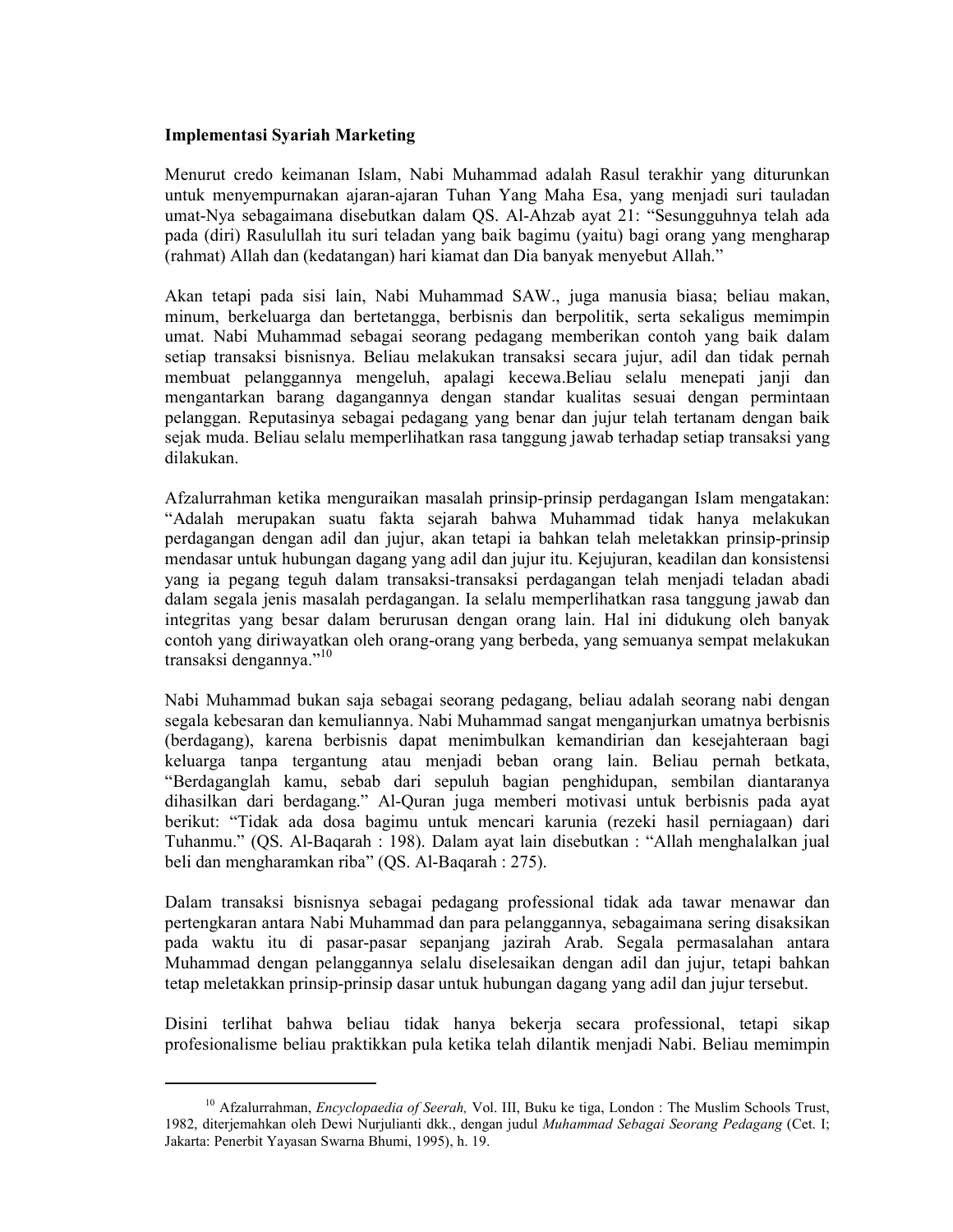sahabat-sahabatnya dengan prinsip-prinsip profesionalisme; memberinya tugas sesuai dengan kemampuan dan kapasitas yang dimiliki. Tidak bersifat KKN, semuanya berjalan dengan professional dan tentunya dengan tuntunan Allah.

Nabi Muhammad benar-benar mengikuti prinsip-prinsip perdagangan yang adil dalam transaksi-transaksinya. Beliau telah mengikis habis transaksi-transaksi dagang dari segala macam praktik yang mengandung unsur penipuan, riba, judi, gharar, keraguan, eksploitasi, pengambilan untung yang berlebihan dan pasar gelap. Beliau juga melakukan standardisasi timbangan dan ukuran, serta melarang orang-orang menggunakan timbangan dan ukuran lain yang tidak dapat dijadikan pegangan standar.

Nabi Muhammad juga mengatakan, "pedagang, pada hari kebangkitan akan dibangkitkan sebagai pelaku kejahatan, kecuali mereka yang bertakwa kepada Allah, jujur, dan selalu berkata benar" (HR Al Tirmidzi, Ibn Majah, dan Al Darimi).

Nabi Muhammad melarang beberapa jenis perdagangan, baik karena sistemnya maupun karena ada unsur-unsur yang diharamkan didalamnya. Memperjual-belikan benda-benda yang dilarang dalam Al-Quran adalah haram. Al Quran, misalnya, melarang mengkonsumsi daging babi, darah, bangkai dan alkohol, sebagaimana yang tercantum dalam QS Al-Bagarah: 175.

"Barang yang bersih" berarti sehat dan diperoleh dengan cara yang halal. Karena itu apa yang dihasilkannya pun menjadi halal.

Ada sembilan etika pemasar, <sup>11</sup> yang akan menjadi prinsip-prinsip bagi syariah marketer dalam menjalankan fungi-fungsi pemasaran, yaitu:

- Memiliki kepribadian spiritual (takwa)  $\mathbf{1}$
- $2<sup>1</sup>$ Berprilaku bail dan simpatik (Shidq)
- $3<sub>1</sub>$ Berprilaku adil dalam bisnis (Al-Adl)
- $\overline{4}$ Bersikap melayani dan rendah hati (Khidmah)
- $5<sub>1</sub>$ Menepati janji dan tidak curang
- 6. Jujur dan terpercaya (Al-Amanah)
- $7<sub>1</sub>$ Tidak suka berburuk sangka (Su'uzh-zhann)
- $8<sup>1</sup>$ Tidak suka menjelek-jelekkan (Ghibah)
- $9<sub>1</sub>$ Tidak melakukan sogok (Riswah)

# Membangun Bisnis dengan Nilai-nilai Syariah

Ada empat hal yang menjadi key success factors (KSF) dalam mengelola suatu bisnis, agar mendapat celupan nilai-nilai moral yang tinggi.<sup>12</sup> Untuk memudahkan mengingat, kita singkat dengan SAFT, yaitu:

- a. Shiddiq (benar dan jujur) : jika seorang pemimpin senantiasa berprilaku benar dan jujur dalam sepanjang kepemimpinannya, jika seorang pemasarsifat shiddiq haruslah menjiwai seluruh prilakunya dalam melakukan pemasaran, dalam berhubungan dengan pelanggan, dalam bertransaksi dengan nasabah, dan dalam membuat perjanjian dengan mitra bisnisnya.
- b. Amanah (terpercaya, kredibel): artinya, dapat dipercaya, bertanggung jawab, dan kredibel, juga bermakna keinginan untuk untuk memenuhi sesuatu sesuai dengan

<sup>&</sup>lt;sup>11</sup> Hermawan Kartajaya dan Muhammad Syakir Sula. op. cit., h. 104.

 $12$  *Ibid.*, h. 160.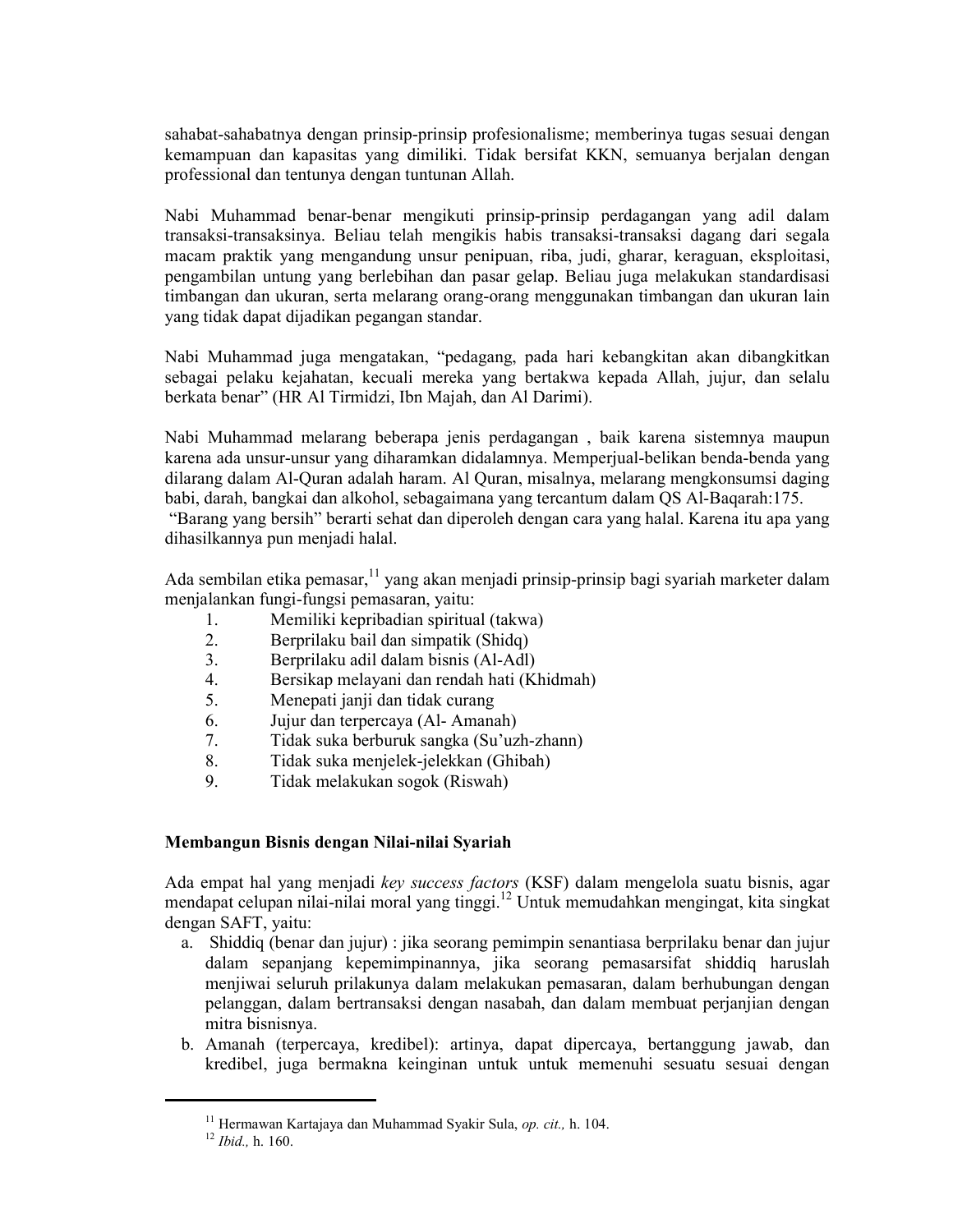ketentuan. Diantara nilai yang terkait dengan kejujuran dan melengkapinya adalah amanah.

- c. *Fathanah* (cerdas): dapat diartikan sebagai intelektual, kecerdikan atau kebijaksanaan. Pemimpin yang fathanah adalah pemimpin yang memahami, mengerti dan menghayati secara mendalam segala hal yang menjadi tugas dan kewajibannya.
- d. *Thabligh* (komunikatif) : artinya komunikatif dan argumentatif. Orang yang memiliki sifat ini akan menyampaikannya denga benar (berbobot dan dengan tutur kata yang tepat (bi al-hikmah). Berbicara dengan orang lain dengan sesuatu yang mudah dipahaminya, berdiskusi dan melakukan presentasi bisnis dengan bahsa yang mudah dipahami sehingga orang tersebut mudah memahami pesan bisnis yang ingin kita sampaikan.

Keempat KSF ini merupakan sifat-sifat Nabi Muhammad Saw yang sudah sangat dikenal di kalangan ulama tapi masih jarang diimplementasikan khususnya dalam dunia bisnis.<sup>13</sup>

## **Marketing Syariah**

## **Sekilas tentang Sustainable Marketing Enterprise (SME)**

Ketertarikan untuk membahas syariah marketing ini adalah karena adanya perubahan lanskap perekonomian dunia. Selama puluhan tahun, dunia hanya mengenal system ekonomi kapitalisme. Namun pada akhir 1970-an dan wal 1980-an, system ekonomi Islam atau yang dikenal juga sebagi system ekonomi syariah mulai bermunculan di Negara-negara Timur Tengah.

Dalam model SME, konsep pemasaran disini tidaklah berarti pemasaran sebagi sebuah fungsiatau departemen dalam perusahaan, tetapi bagaimana kita bisa melihat pasar secara kreatif dan inovatif. Pemasaran bukanlah hanya seperti anggapan orang, yaitu study untuk menjual. Atau seperti yang dipahami beberapa kalangan hanyalah marketing mix semata, yaitu pembuatan strategi untuk produk (product), harga (price), tempat (place) atau promosi (promotion). Namun pengertian terhadap pemasaran itu sendiri cakupannya lebih luas.

Pemasaran dapat didefinisikan sebagai sebuah disiplin bisnis strategis yang mengarahkan proses penciptaan, penawaran, dan perubahan values dari satu inisiator kepada stakeholdersnya. Seperti yang tertulis dalam buku Rethinking Marketing : Sustainable Marketing Enterprise in Asia,<sup>14</sup> inspirasi menyangkut sebuah mimpi (dream), kultur menyangkut kepribadian (personality), dan institusi menyangkut aktivitas (activity). Oleh karenanya, agar sukses kita harus mempunyai impian yang akan menjadi driver dan konsisten dalam melakukan aktivitas.

Ada 17 prinsip syariah marketing sebagai berikut<sup>15</sup>.

- Prinsip 1: Information Technology Allows Us to be Transparent (change)
- Prinsip 2 : Be Respectful to your Competitors (Competitor)

<sup>&</sup>lt;sup>13</sup> Baca lebih lanjut tentang sifat-sifat Nabi Muhammad dalam buku Muhammad Husein Haikal, Hayat Muhammad (Sejarah hidup Muhammad, terj.) Tintamas, 1984.

<sup>&</sup>lt;sup>14</sup> Mengenai konsep Suistainable Marketing Enterprise (SME) ini dapat dibaca lebih lanjut pada buku Rethinking Marketing Suistainable Marketing Enterprise in Asia, karya Philip Kotler et al, terbitan Prentice Hall, 2002.

<sup>&</sup>lt;sup>15</sup> Hermawan Kartajaya dan Muhammad Syakir Sula, *op. cit.*, h. 182.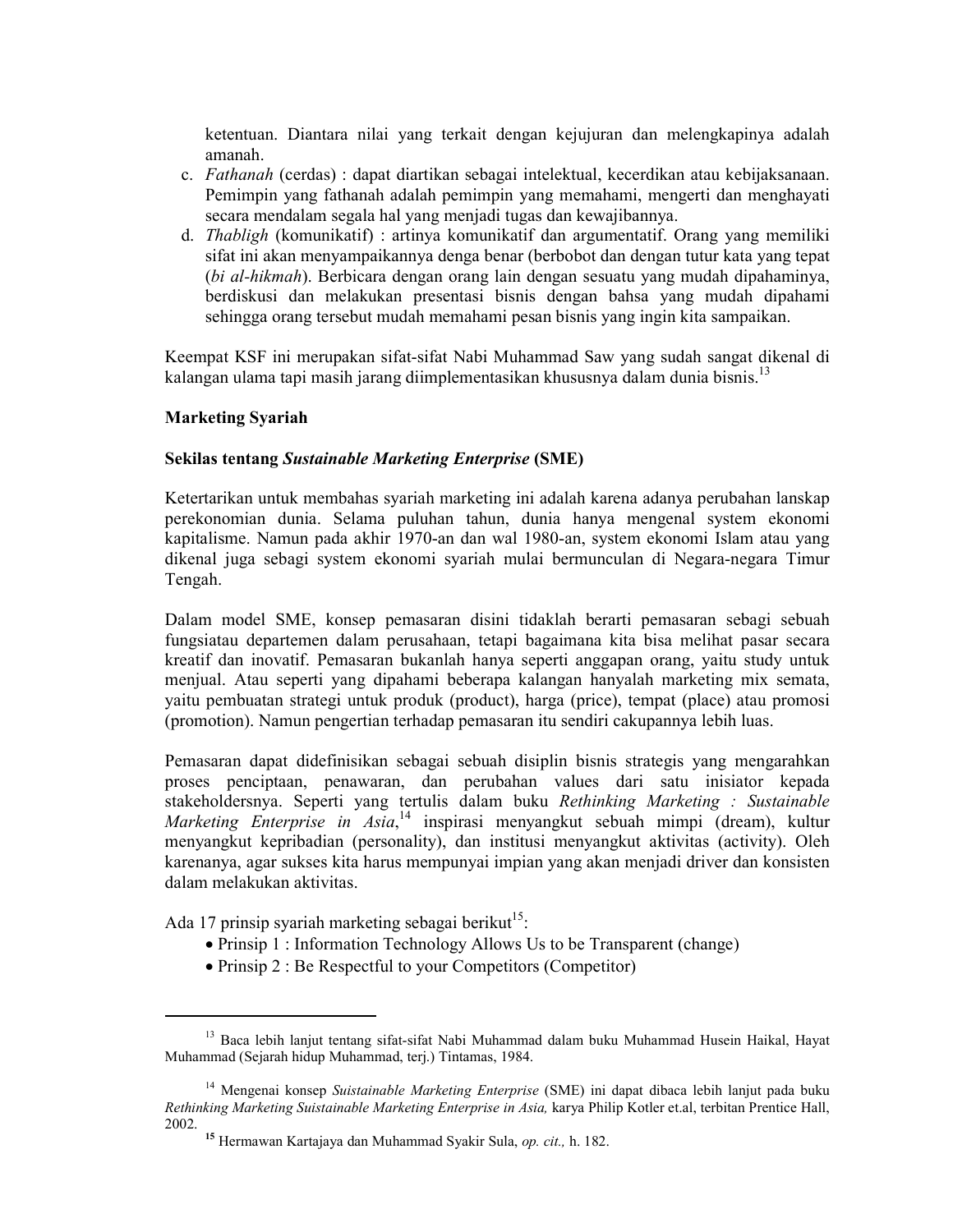- Prinsip 3 : The Emergence of Customers Global Paradox (Cuctomer)
- Prinsip 4 : Develop A Spiritual-Based Organization (Company)
- Prinsip 5: View Market Universally (Segmentation)
- Prinsip 6 : Target Costumer's Heart and Soul (Targeting)
- Prinsip  $7:$  Build A Belief System (Positioning)
- Prinsip 8 : Differ Yourself with A Good Package of Content and Context (Differentiation)
- Prinsip 9 : Be Honest with Your 4 Ps (Marketing-mix)
- Prinsip 10 : Practice A Relationship-based Selling (Selling)
- Prinsip 11 : Use A spiritual Barand Character (Brand)
- Prinsip 12 : Services Should Have the Ability to Transform (Service)
- Prinsip 13 : Practice A reliable Business Process (Process)
- Prinsip 14 : Create Value to Your Stakeholders (Scorecard)
- Prinsip 15 : Create A Noble Cause (Inspiration)
- Prinsip 16 : Develop An Ethical Corporate Culture (Culture)
- Prinsip 17: Measurement Must Be Clear and Transparent (Institution)

Ketujuh belas prinsip tersebut dibuat berdasarkan pengamatan terhadap peran pemasaran untuk pasar syariah. Keempat prinsip pertama menjelaskan lanskap bisnis syariah (4C-Diamond) yang terdiri dari change, competitor, customer dan company. Ketiga elemen utama adalah elemen utama dari lanskap bisnis, sedangkan factor terakhitr, company adalah berbagai factor internal yang penting dalam proses pembuatan strategi.

Sembilan prinsip berikutnya (prinsip 5 - prinsip 13) menerangkan sembilan elemen dari Arsitektur Bisnis Strategis. Yang dibagi menjadi tiga paradigma, yaitu:

- Syariah Marketing Strategy untuk memenangkan mind-share.
- Syariah Marketing Tactic unutuk memenangkan market-share, dan
- Syariah Marketing Value untuk memenangkan heart -share.

Dalam syariah marketing strategy yang pertama harus dilakukan dalam mengeksplorasi pasar. Besarnya ukuran pasar (market size), pertumbuhan pasar (market growth), keungguklan kompetitif (competitive advantages) dan situasi persaingan (*competitive situation*).

Setelah menyusun strategi, kita harus menyusun taktik untuk memenangkan market-share yang disebut Syariah Marketing Tactic. Pertama-tama, setelah mempunyai positioning yang jelas di benak masyarakat, perusahaan harus membedakan diri dari perusahaan lain yang sejenis. Untuk itu diperlukan differensiasi sebagai core tactic dalam segi content (apa yang ditawarkan), context (bagaimana menawarkannya) dan infrastruktur (yang mencakup karyawan, faslitas dan teknologi). Kemudian menerapkan differensiasi secara kreatif pada marketing mix (product, price, place, promotion). Karena itu marketing-mix disebut sebagai creation tactic. Walaupun bergitu selling yang memegang peranan penting sebagai capture tactic juga harus diperhatikan karena merupakan elemen penting yang berhubungan dengan kegiatan transaksi dan langsung mampu menghasilkan pendapatan.

Dalam Syariah Marketing Value, bahwa strategi dan taktik yang sudah dirancang dengan penuh perhitungan tidaklah berjalan dengan baik bila tidak disertai dengan value dari produk atau jasa yang ditawarkan. Pelanggan biasanya mementingkan manfaat atau value apa yang didapat jika ia diharuskan berkorban sekian rupiah. Untuk itu, membangun value preposition bagi produk atau jasa kita sangatlah penting.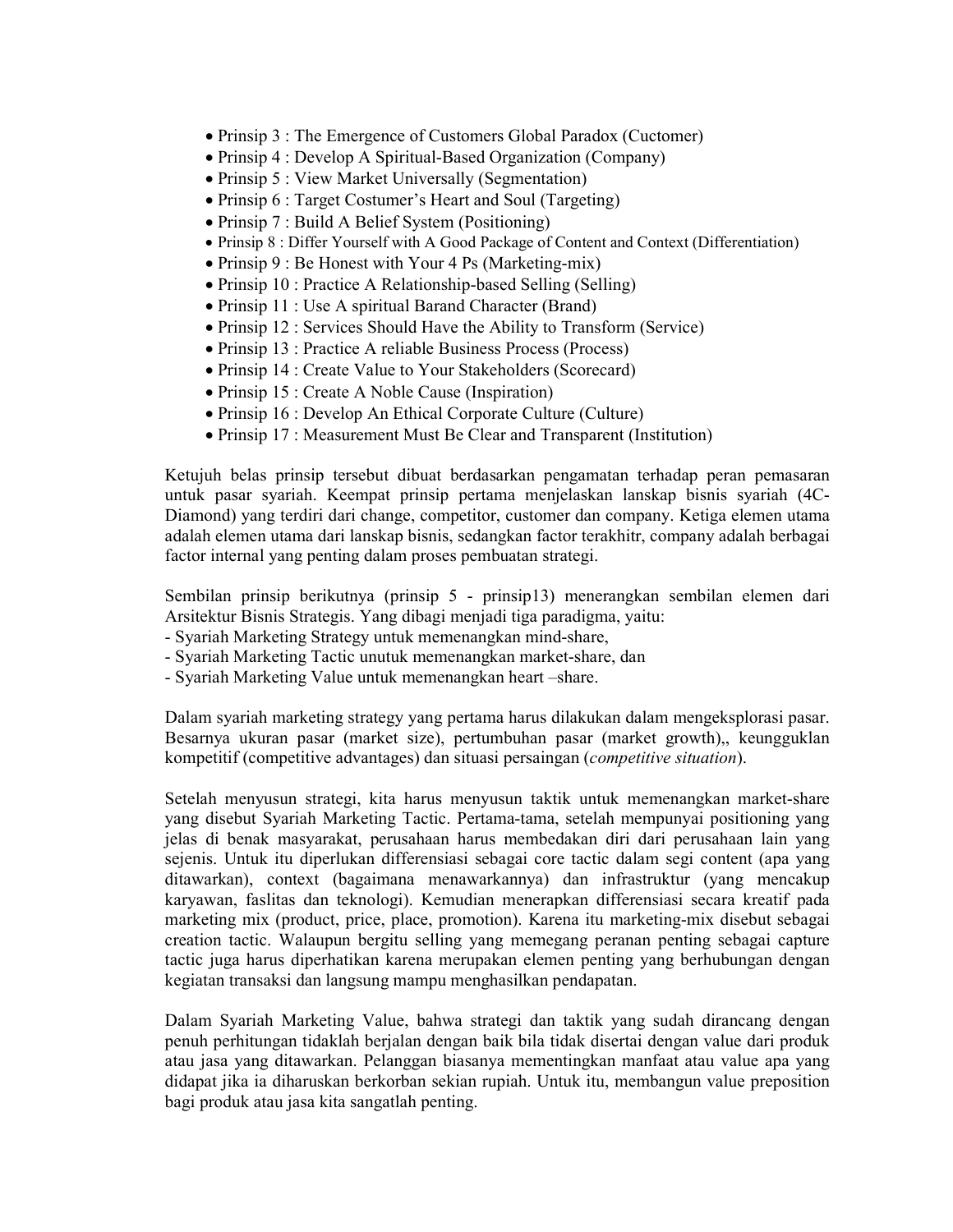Rumusan value preposition ini adalah sebagai berikut:<sup>16</sup>

Value preposition  $=$ Total Get Functional Benefit (Fb)+Emotional Benefit (Eb) Price  $(P)$  + Other Expenses (Oe) Total Give

Pada dasarnya terdapat lima generic value strategy :

- a. More for more, adalah formula value yang menawarkan total get (Fb+Eb) dan total give (P+Oe) yang lebih tinggi dibandingkan value yang ditawarkan pesaing;
- b. More for same, menawarkan total get yang lebih tinggi dan total give yang sama;
- More for less, menawarkan total get yang lebih tinggi dan total give yang lebih rendah;  $c_{-}$
- Same for less, menawarkan total get yang samadan total give yang lebih rendah;  $d_{\cdot}$
- e. Less for less, menawarkan total get dan total give yang lebih rendah dibandingkan pesaing.

Prinsip selanjutnya, Prinsip 14, menjelaskan Syariah Scored yang bermakna bahwa anda harus terus menerus menyeimbangkan proposisi-proposisi nilai anda yang sesuai dengan prinsip-prinsip syariah tadi kepada tiga stakeholders utama yaitu karyawan (people), pelanggan (customer), dan pemegang saham (share-holders). Itulah maka penulis menyebutkan PCS-Circle.

Kemudian tiga prinsip terakhir (prinsip 15 sampai prinsip 17) adalah prinsip-prinsip yang membahas tentang inspirasi (inspiration), Buday (culture), dan institusi (institution. Ketiganya disebut sebagai Syariah Enterprise. Inspirasi menyangkut impian: sebuah perusahaan harus memiliki sebuah impian yang akan memberikan inspiras, membimbing dan merangsang semua orang yang ada didalamnya. Budaya menyangkut kepribadian; sebuah perusahaan harus memiliki kepribadian yang kuat, yang memberikan "perekat"yang menyatukan organisasi itu pada saat tumbuh dan berkembang. Akhirnya, institusi adalah tentang aktivitas: sebuah perusahaan harus mampu mengelola aktivitas-aktivitasnya dengan efisien dan efektif untuk merealisasikan visi serta sasaran-sasarannya.

Tentu saja, ketiga elemen Syariah Enterprise ini juga harus berlandaskan nilai-nilai syariah. Sebuah perusahaan tidaklah bisa memiliki inspirasi untuk menjadi economic animal semata tanpa peduli nilai-nilai lingkungan dan pemberdayaan komunitas disekitarnya. Budaya perusahaanpun harus dilandasi syariah; dengan menerapkan nilai-nilai luhur yang mesti dianut setiap karyawannya.

 $16$  *Ibid.*, h. 186.